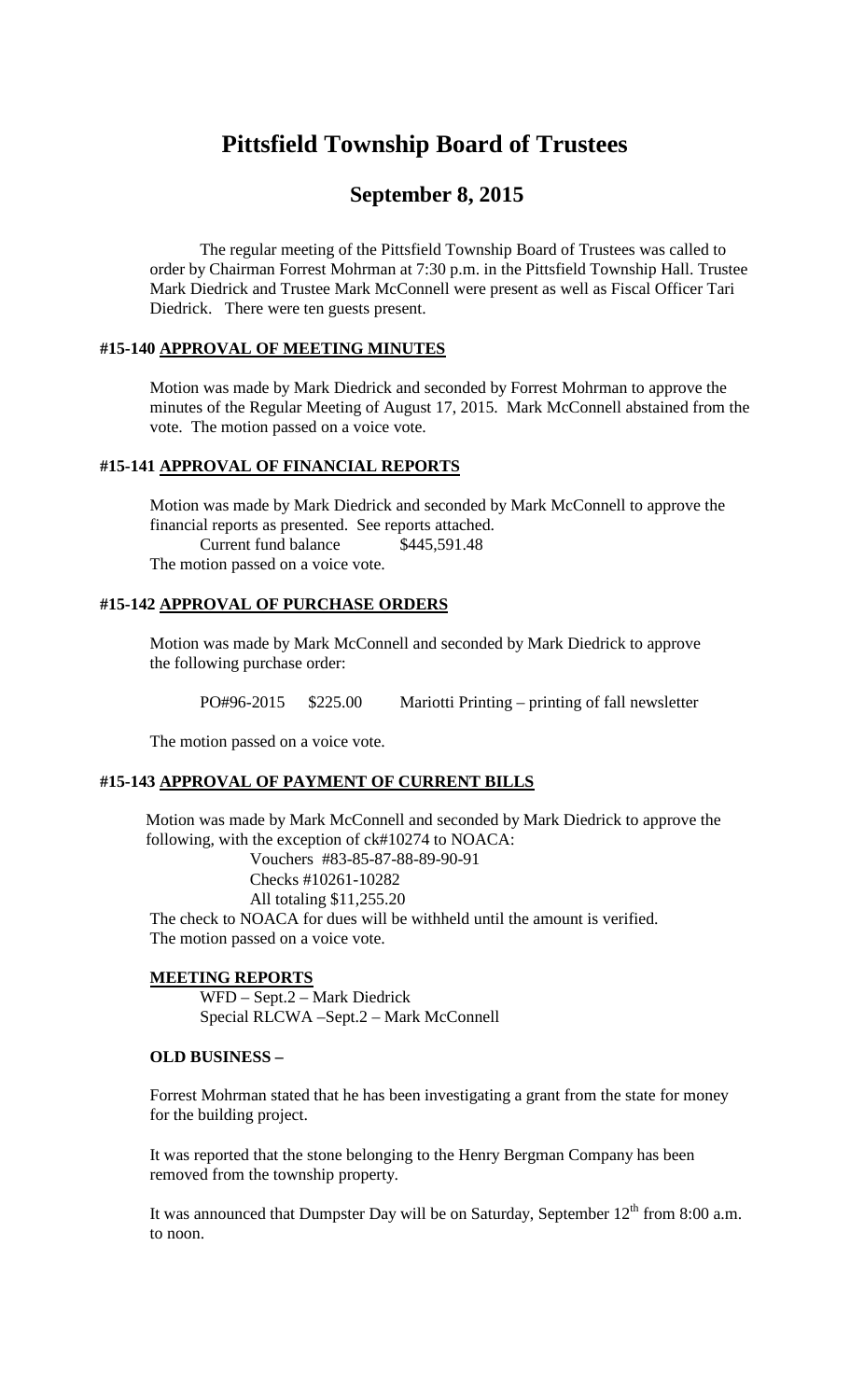Forrest Mohrman read a letter from ODOT regarding the signage at railroad crossings. Pittsfield Township is in compliance with the requirements from ODOT.

# **#15-144 APPROVAL OF AN AGREEMENT WITH ODOT COVERING THE USE OF TOWNSHIP ROADS DURING MAINTENANCE OF A CULVERT ON STATE ROUTE 303**

Motion was made by Mark McConnell and seconded by Mark Diedrick to approve an agreement with the Ohio Dept. of Transportation covering the use of township roads during the maintenance of a culvert on State Route 303. The motion passed on a voice vote.

#### **#15-145 APPROVAL TO AUTHORIZE \$1,000.00 TOWARDS THE PURCHASE OF A NEW GAS RANGE FOR THE TOWNHALL KITCHEN**

Motion was made by Mark McConnell and seconded by Mark Diedrick to authorize \$1,000.00 towards the purchase of a new gas range for the townhall kitchen. The motion passed on a voice vote.

Mark Diedrick reported that the work has been completed for the repairs and painting of the township park flagpole. A new pulley and rope have been installed.

Mark McConnell stated that applications have been sent for new projects for the Lorain County Storm Water District. He recommended that the Plum Creek Project be considered as a priority for the application for next year. This project would involve ditch work from Quarry Road to the railroad. He also recommended that the Guthrie Ditch project be continued from Route 303 to the railroad tracks west of Pitts Road. This project could coincide with the culvert replacement on Pitts Road which is waiting for approval as the OPWC project for 2016.

# **#15-146 APPROVAL TO HIRE "TREE SERVICE" OF ELYRIA FOR TREE REMOVAL SERVICES ALONG TOWNSHIP ROADS IN THE AMOUNT OF \$7,200.00**

Motion was made by Mark Diedrick and seconded by Mark McConnell to approve the hiring of Tree Service of Elyria for tree removal services along township roads in the amount of \$7,200.00. The motion passed on a voice vote.

**ZONING BUSINESS -** The report from Dan Shinsky stated that he issued a permit for an accessory building. He handled a few calls on property classification.

**ROAD & MAINTENANCE REPORT -** A report from Dan Shinsky stated that he got two bids from tree service companies for tree removal. These have been presented to the Trustees. He has installed new molding on townhall outside doors. He also reported that Whitney Road has been paved and only needs the berm completed in order for the project to be finished.

Mark McConnell announced that he is investigating about a grant from the Health Dept. that could possibly be used to make a walking path at the park, or upgrade playground equipment. The stipulation is that three entities must be involved in the project.

Jennifer Abram presented to the Trustees the draft for the resolution / proclamation to the individuals involved in the Quasar issue. It was decided to table the review of the resolution until the next meeting.

Dan Clark reported that there are wasp nests that need to be removed around the townhall. It was reported that Dan Shinsky will be pressure-washing the building this week.